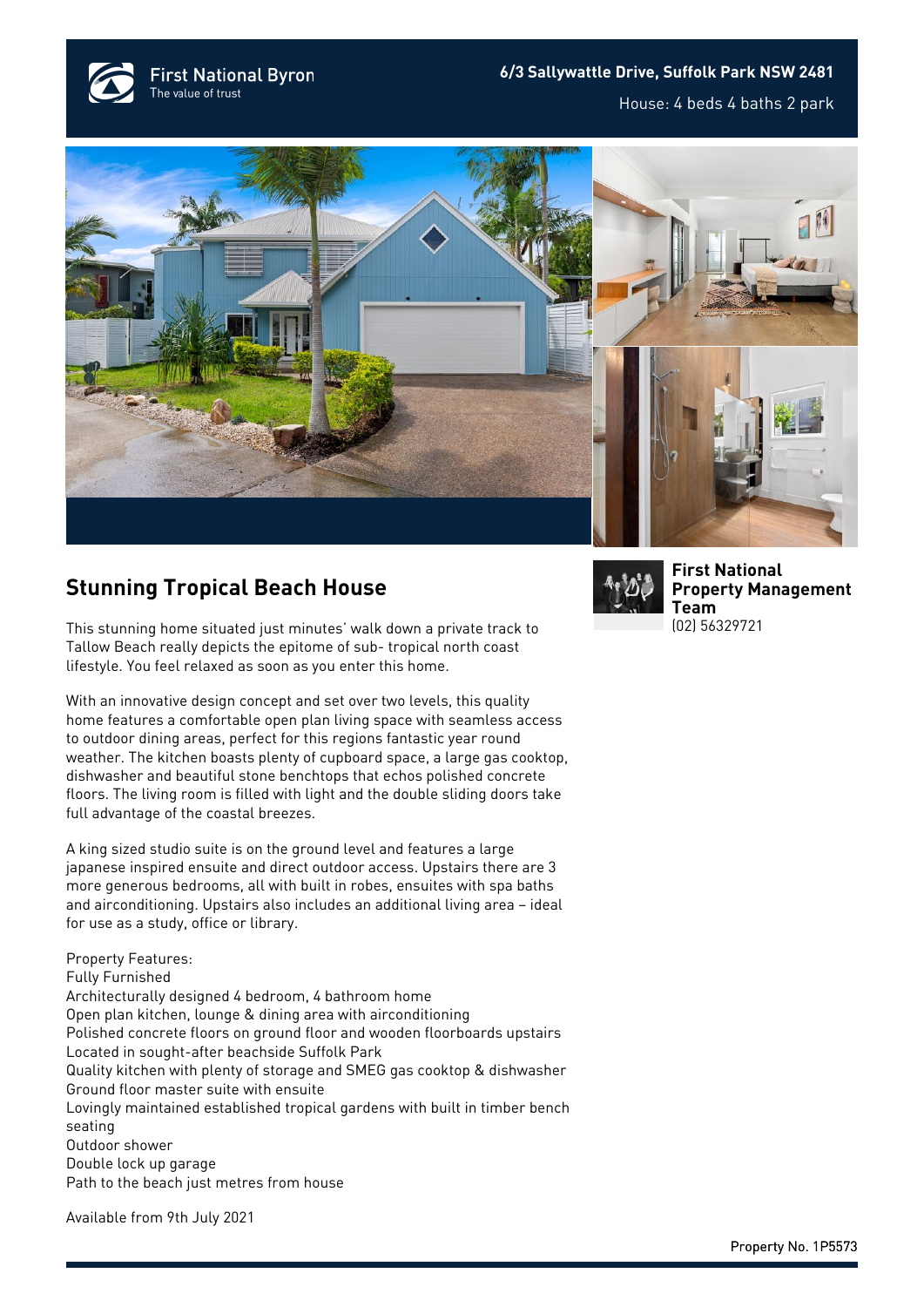

House: 4 beds 4 baths 2 park

\*\*\* Please Register Your Details to Inspect Properties & Receive Updates \*\*\*

By registering your details, you will INSTANTLY be informed of any updates, changes, or cancellations for your property appointment. If no one registers for an inspection time, then that inspection may not proceed.

Please Note 1form applications are NOT accepted by this office. Applications will be available after the property has been viewed.